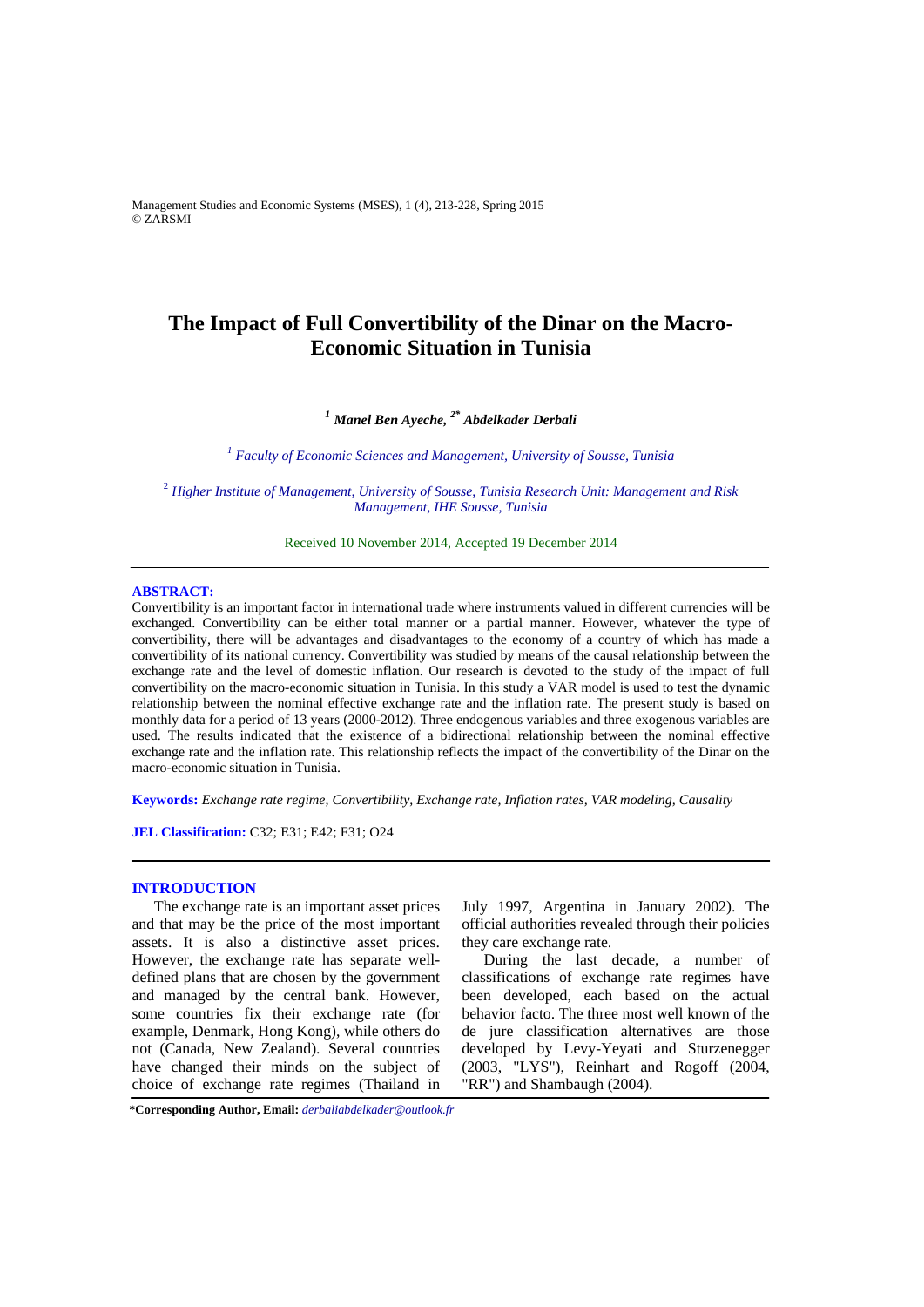Each is based on a different technique. The alternative is based on LYS combines data on exchange rates and international reserves using a cluster analysis, this way they can be an intervention on the foreign exchange market and the exchange rate changes. RR (2004) is supported on the movements of exchange rates determined by the market; they often diverge from those official when there are parallel or dual markets due to capital controls.

Shambaugh (2004) classified a country pegged if its official exchange rate remains within a small group for a sufficiently long period. All methods classify regimes nominal exchange rate.

However, the interest of the economic literature on exchange rate regime reflects its importance in open economies. Thus, the system change from one country defines the framework within which to conduct trade, financial and economic relations with the rest of the world.

Indeed, the exchange rate in arbitrations that guide the decisions of economic agents in their transactions on goods and services or placement of their savings. Furthermore, the exchange system affects both domestic and external performances of countries. The effects of system changes on inflation, trade, investment, growth, fiscal and monetary policy were analyzed by extensive theoretical and empirical literature.

Moreover, the findings are not consensual. Conflicting results are also common. Some points of consensus emerge also appear. This is the favorable impact of fixed exchange rate systems on average inflation, especially in developing countries.

But a recent economic development shows that inflation has a significant decrease in all regions of the world, regardless of the exchange rate system. This development was accompanied by the adoption of independent central banks, one of the main tasks is to reduce inflation and maintain a low and stable (Chang and Velasco, 2000).

The analysis of the economic literature on the topic of convertibility allowed us to observe several works in which this topic is of great importance. Convertibility was studied by means of the causal relationship between the exchange rate and the level of domestic inflation.

In this alignment, it is crucial to consider the type of relationship between the fluctuations of the exchange rate with the index of consumer prices taking into account some economic variables.

In other words, this chapter is to answer the following question: What is the impact of exchange rate changes on inflation, and that is the evolution of the exchange rate that causes the inflation or vice versa?

A literature review is given in the second section. In the third section the sampling method and the model is outlined. The analysis of results is presented in the fourth section. The last section is reserved to conclusion.

#### **Literature Review**

The study of the problem of full convertibility of the exchange rate focuses on the study of the relationship between the exchange rate and the index of consumer prices as the convertibility defined by the liberalization of exchange rates has a direct impact on the indices of consumer prices.

Therefore, the impact of exchange rate changes on the index of consumer prices is justified by the attention drawn by researchers and monetary authorities in the recent years. Thus, most of the work is devoted to the study of a dynamic relationship between the nominal effective exchange rate and the index of consumer prices.

However, the available literature on the subject is divided into two categories. The first category focuses on a single country and the second one concerns a group of countries.

In the first category it is noticed that there is little influence of exchange rate changes on the index of consumer prices.

Bhundia (2002) used a Structural VAR model to test the causal relationship between changes in exchange rates and inflation in South Africa for a period of 31 years (1980-2000). Bhundia has shown that exchange rate fluctuations are absorbed by the intermediate stages of production. However, variations in exchange rates have an impact on the price index for consumption but a little weak and it remains significant.

Mwase (2006) studied the impact of exchange rate changes on inflation in Tanzania. He used a Structural VAR model for a period of 16 years (1990-2005). This author has shown that fluctuations in exchange rates have an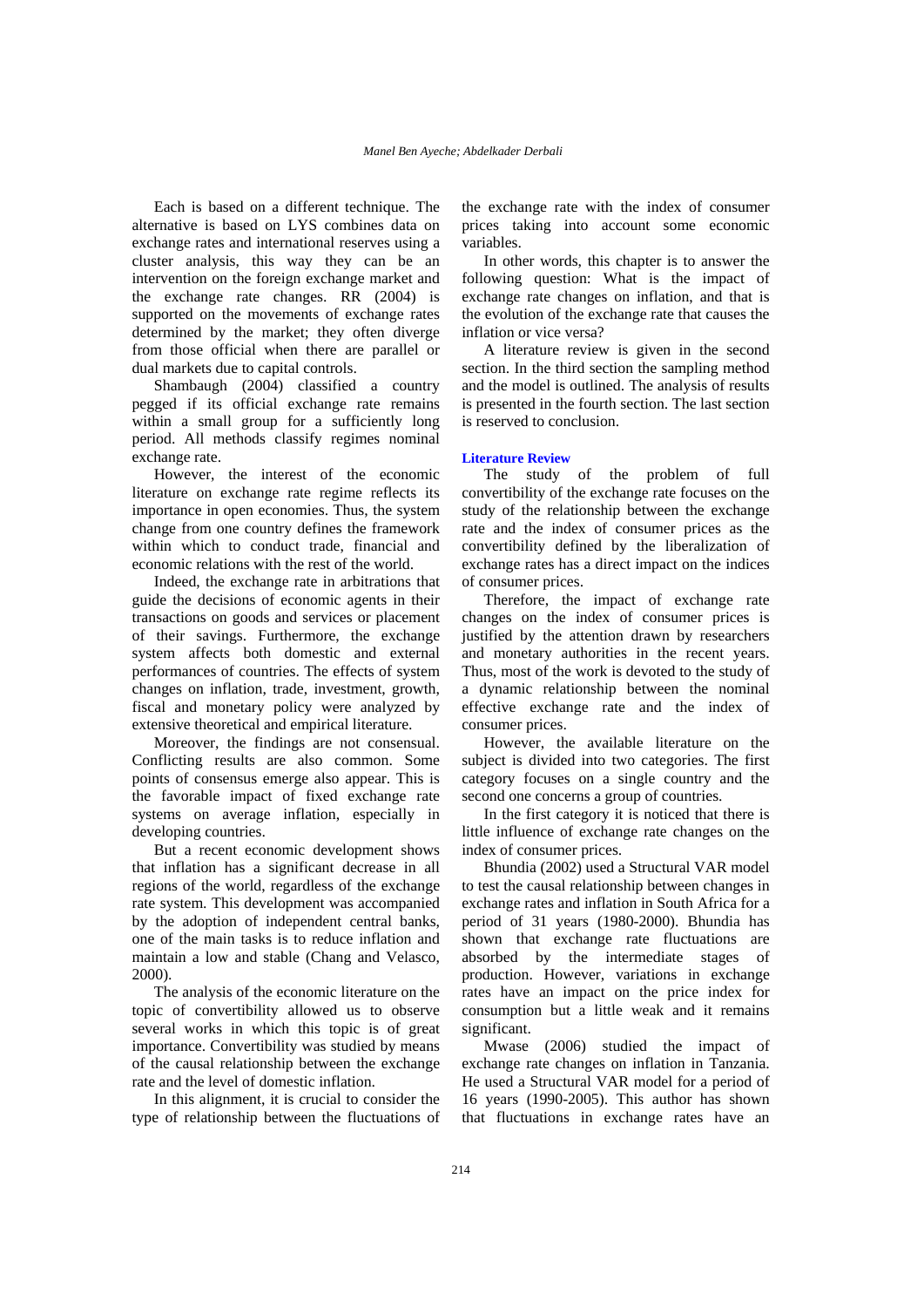incomplete effect on the price index for consumption.

Khundrakpam (2007) prepared a study on the economy of India where he studied the impact of exchange rate changes on domestic price index. This study was done on a period of 87 months (8: 1990-3: 2005). This author has analyzed the Pass-Through in a recursive framework variety evaluating impulse responses from exchange rate shocks. The results obtained by this author have shown the lack of an impact of exchange rate changes on domestic prices.

According to Gagnon and Ihrig (2004), there is no endogeneity is a demonstrated between the exchange rate and inflation. Their study is made for the period 1971-2003 in several countries. They use a simple regression for them to get robust estimates of the degree of impact of exchange rate changes on the index of consumer prices. Gagnon and Ihrig (2004) demonstrated that the transmittance is crucial that central banks should consider placing monetary and exchange rate policies.

In the same alignment, and Kara Ogunc (2005) developed a VAR model to determine the point at which the Turkish economy was affected by fluctuations in exchange rates due to the convertibility of the exchange rate in Turkey. The choice of this type of model Ogunc and Kara (2005) is justified by the research of the dynamic between the inflation rate and the exchange rate. Both authors aim is to study the impact of exchange rate changes on the index of consumer prices following the choice of exchange rate regime to free-float.

We remark the existence of studies from a group of countries. Thus, this type of study strongly supports the argument of Taylor (2000) stated that a credible low inflation regime is suitable for low impact. This author has used a model of corporate behavior and based on a small variety.

Choudri and Hakura (2001) used a linear regression model for quarterly data for the period 1979-2000. They used a VAR model and concluded that fluctuations in exchange rates had a positive impact on domestic prices.

Devereux (2001) found that in an open economy with strong impact by changes in exchange rates on the inflation rate. This impact is recorded following the convertibility of currency exchange rates. This author has used a

large sample of countries. The results of this author have proved the existence of a significant trade-off between output volatility and inflation volatility.

Goldfajn and Werlang (2000) demonstrated that the most important variable in explaining the impact of exchange rate is the misalignment of the real exchange rate in developing countries and the initial inflation in developed countries by using a sample of 71 countries.

Leigh and Rossi (2002) conducted Johansen cointegration test to an error correction model to show that the degree of transmission is higher for emerging markets than for developed markets.

Frankel et al. (2005) showed that the per capita income, the tariff, wages, trade liberalization and changes in the exchange rate in the long term can cause the phenomenon of repercussion or transmission.

All the studies cited above are designed to test the dynamic causal relationship that may exist between the nominal effective exchange rate and the index of consumer prices following the convertibility policy adopted by the country while putting the focus on exchange rate regimes chosen.

The analysis of this relationship is based on the use of macro-economic indicators vary from one study to another depending on the availability of data and on the econometric approach adopted.

## **RESEARCH METHOD**

# **Sampling and Presentation of the Model**

During the 80s and 90s Tunisia pursues a strategic policy to ensure economic and financial stability. Among the policies adopted by Tunisia include reforms implemented in the economic and financial sector. These reforms have led to rapid economic growth.

However, the opening of Tunisia on international markets has allowed him to regain the paths needed to accelerate economic growth so that it can support the situation of the labor market.

Following the international financial globalization and further economic integration of Tunisia in international markets, the Tunisian government has had the opportunity to move to full convertibility of the Tunisian Dinar. The following question arises in this regard.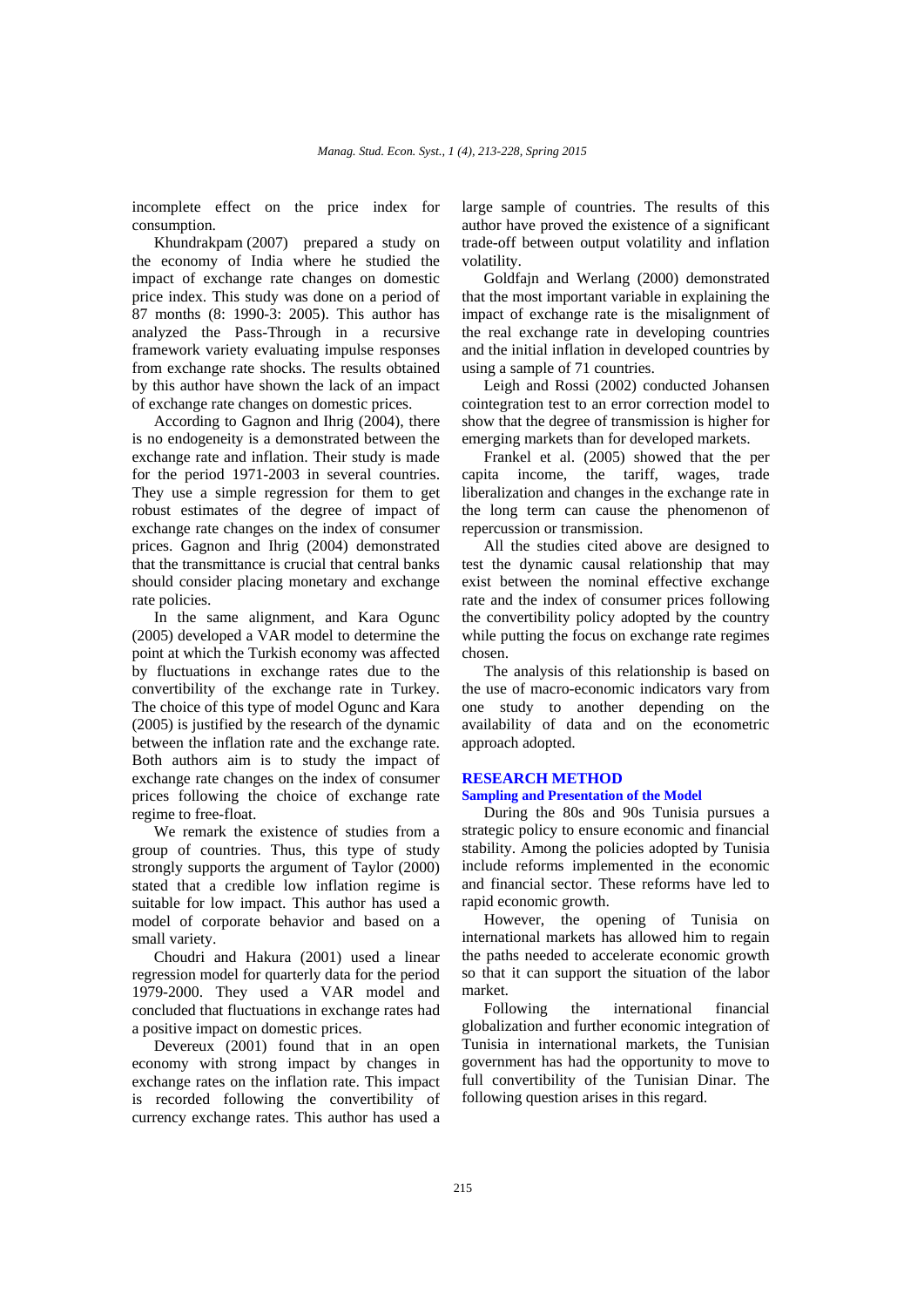- What is the impact of convertibility on the economic cycle?
- Does convertibility affect the price index for household consumption due to changes in the exchange rate?

The study is conducted to determine if there is a relationship between changes in the exchange rate and the index of consumer prices and focuses on the full convertibility of the exchange rate in Tunisia. This study will be led by an empirical validation covers monthly data for a period of 13 years (2000-2012).

The data is collected from the manual of financial statistics and exchange service of the Central Bank of Tunisia (BCT) and the National Statistics Institute (NSI).

The model used in this study was inspired by that of Choudhri and Hakura (2001), and Kara Ogunc (2005) and Choudri and Hakura (2006). This is a VAR (Vector Autoregressive) which highlights the dynamic relationship between inflation (measured by the index of consumer prices in our model chosen) and the change in the nominal effective exchange rate, and incorporating other macroeconomic variables such as aggregate M4, the value of imports and the value of exports.

Therefore, the model to be used is as follows:

ቐ ln  $(IPC)_t = f(IPC, TCPEN1, TCPEN2, M4, M, X)$ ln  $(TCEN1)<sub>t</sub> = f(IPC, TCEN1, TCEN2, M4, M, X)$  $\ln (TCEN2)_{t} = f(IPC, TCEN1, TCEN2, M4, M, X)$ 

With,

$$
\ln(\text{IPC})_t = \alpha_0 + \alpha_1 \ln(\text{IPC})_{(t-k)} + \alpha_2 \ln(\text{TCEN1})_{(t-k)} + \alpha_3 \ln(\text{TCEN2})_{(t-k)} + \alpha_4 \ln(M4)_{(t-k)} + \alpha_5 \ln(M)_{(t-k)} + \alpha_6 \ln(X)_{(t-k)} + \epsilon_t
$$

$$
\ln(TCEN1)_t = \beta_0 + \beta_1 \ln(IPC)_{(t-k)} \n+ \beta_2 \ln(TCEN1)_{(t-k)} \n+ \beta_3 \ln(TCEN2)_{(t-k)} \n+ \beta_4 \ln(M4)_{(t-k)} \n+ \beta_5 \ln(M)_{(t-k)} + \beta_6 \ln(X)_{(t-k)} \n+ \omega_t
$$

$$
\ln(TCEN2)_t = \gamma_0 + \gamma_1 \ln(IPC)_{(t-k)} + \gamma_2 \ln(TCEN1)_{(t-k)} + \gamma_3 \ln(TCEN2)_{(t-k)} + \gamma_4 \ln(M4)_{(t-k)} + \gamma_5 \ln(M)_{(t-k)} + \gamma_6 \ln(X)_{(t-k)} + \vartheta_t
$$

Where:

# **Endogenous Variables**

- $\ln(\text{IPC})_t$ : Consumer price index at time t. This index is considered a general indicator that measures changes in the prices of all goods and services consumed by households in a given country. This indicator is used to measure price changes obtained by comparing the retail price of a basket of typical provisions of goods and services on two different dates. This variable will be used to measure the rate of inflation.
- In(TCEN)<sub>t</sub>: Nominal effective exchange rate Euro / Dollar or Dinars / Dinars at time t. This indicator is the value of a national currency against another foreign currency. Thus, the variation in the exchange rate of a currency relative to a single foreign currency remains a meaning and a limited scope. However, the variation of the exchange rate against a basket of currencies can be operated in a different manner to that of a single currency. This variable will be used to explain the amount of foreign currency per unit of local currency, plus an increase in this rate implies a nominal appreciation. In our research, we use the nominal effective exchange rate
- In(TCEN1)<sub>t</sub>: Nominal effective exchange rate Euro / Dinars at time t.
- **ln**(TCEN2)<sub>t</sub>: Nominal effective exchange rate Dollar / Dinars at time t.

#### **Exogenous Variables**

- $\ln(M4)_{t-k}$ : The monetary aggregate M4 at time t-k. this aggregate is considered the largest and most stable. It includes M3, treasury bills and commercial paper. In Tunisia, the aggregate M4 is the best leading indicator to measure inflation.
- $\ln(M)_{t-k}$ : The value of imports at time t-k. The value of imports is considered an advanced indicator for inflation. Imports have an impact on inflation from changes in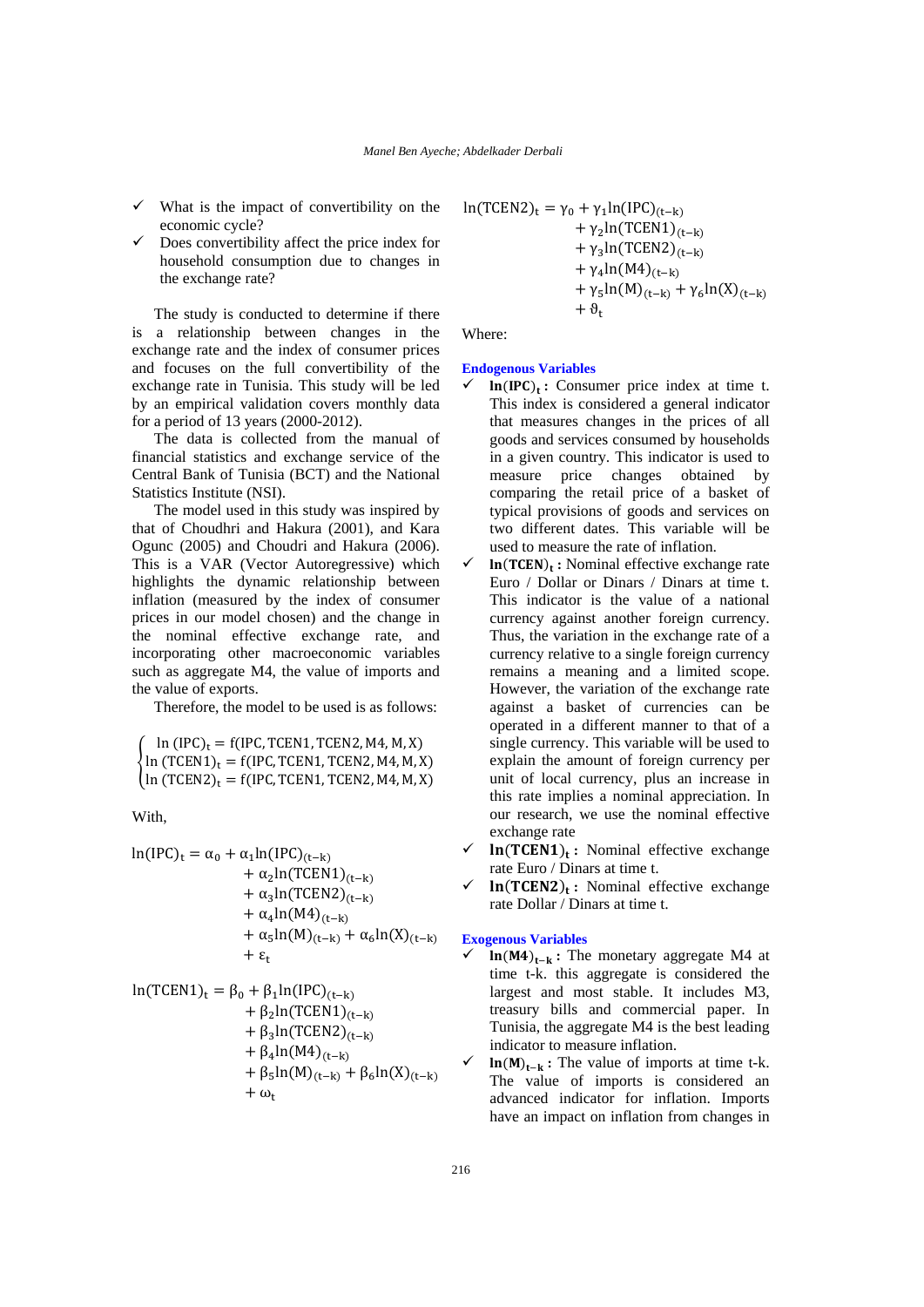exchange rates. The importance of imports is explained by the level of imported inflation to describe the process of transmission. The transmission of changes in exchange rates is usually done on import prices to then affect consumer prices. Thus, the exchange rate has an impact on consumer prices through imported goods and services.

 $\ln(X)_{t-k}$ : The value of exports at time t-k. As for imports, exports play an important role in the transmission of changes in the exchange rate indices of consumer prices. In this case, there is a causal relationship between the exchange rate and the consumer price which is described in the literature. Moreover, depreciation of the exchange rate may lead to an increase in domestic demand for goods and services which will in turn increase the price of tradable and thereafter will indirectly increase the price index for consumption.

#### **Other Parameters**

- $\alpha_0$ ,  $\beta_0$  and  $\gamma_0$  : are Constants.
- $\alpha_i$ : The coefficients of the variables used in the model 1 with  $i = 1 ... 6$ .
- $\beta_i$ : The coefficients of the variables used in the model 2 with  $i = 1 ... 6$ .
- $\gamma_i$ : The coefficients of the variables used in the model 3 with  $i = 1 \dots 6$ .
- $\checkmark$  **k:** This is the number of delays related to each variable in all three models.
- $\varepsilon_t$ : The error term of the model at time t 1.
- $\omega_t$ : The error term of the model at time t 2.
- $v_t$ : The error term of the model at time t 3.

This paper is dedicated to the study of causal relationships between the effective exchange rate and inflation (as measured by the index of consumer prices by integrating other macroeconomic variables). This analysis is conducted in terms of the natural logarithm.

## **RESULTS AND DISCUSSION Empirical Results**

Throughout this section we will try to analyze and interpret the different results obtained from the estimates made on the three endogenous variables.

Therefore, we will specify the type of the

model used for estimation is a VAR model that can only be estimated on time series or time series. The choice of this model or regression is justified by the presence of only one dimension in which the data used is the temporal dimension (a period of 13 years) and the search for a causal relationship to Granger between endogenous variables used. This study focuses on the causal relationship between the nominal effective exchange rate and the index of consumer prices in Tunisia during the period 2000 to 2012.

Thus, table 1 summarizes the descriptive statistics for each variable used in the estimation of the model chosen.

The variable ln(ICP), which expresses the index of consumer prices in Tunisia throughout the study period, can reach a maximum value of 2.023739, as its minimum value is 1.941014. The risk level of the variable ln(IC) which is measured by the standard deviation is equal to 0.0578391.

For the variable ln (TCEN1), which expresses the exchange rate Euro / Dinar all throughout the study period, can reach a maximum value of 0.3112451, as its minimum value is 0.0891984. The risk level of the variable ln (TCEN1) which is measured by the standard deviation is equal to 0.0682896.

The same applies to the variable ln (TCEN2), which expresses the exchange rate Dollar / Dinar all throughout the study period, can reach a maximum value of 0.2787536, as its minimum value is 0.0637086. The risk level of the variable ln (TCEN2) which is measured by the standard deviation is equal to 0.1322843.

According to the results presented in Table 1, we can see that the nominal effective exchange rate Euro / Dinar is the riskiest of the three endogenous variables selected. Changes in these three indices during the study period are shown in figure 1.

Thus, we have shown how the three indicators ln (IPC), ln (TCEN1) and ln (TCEN2) in figure 2. This representation was made for each

year.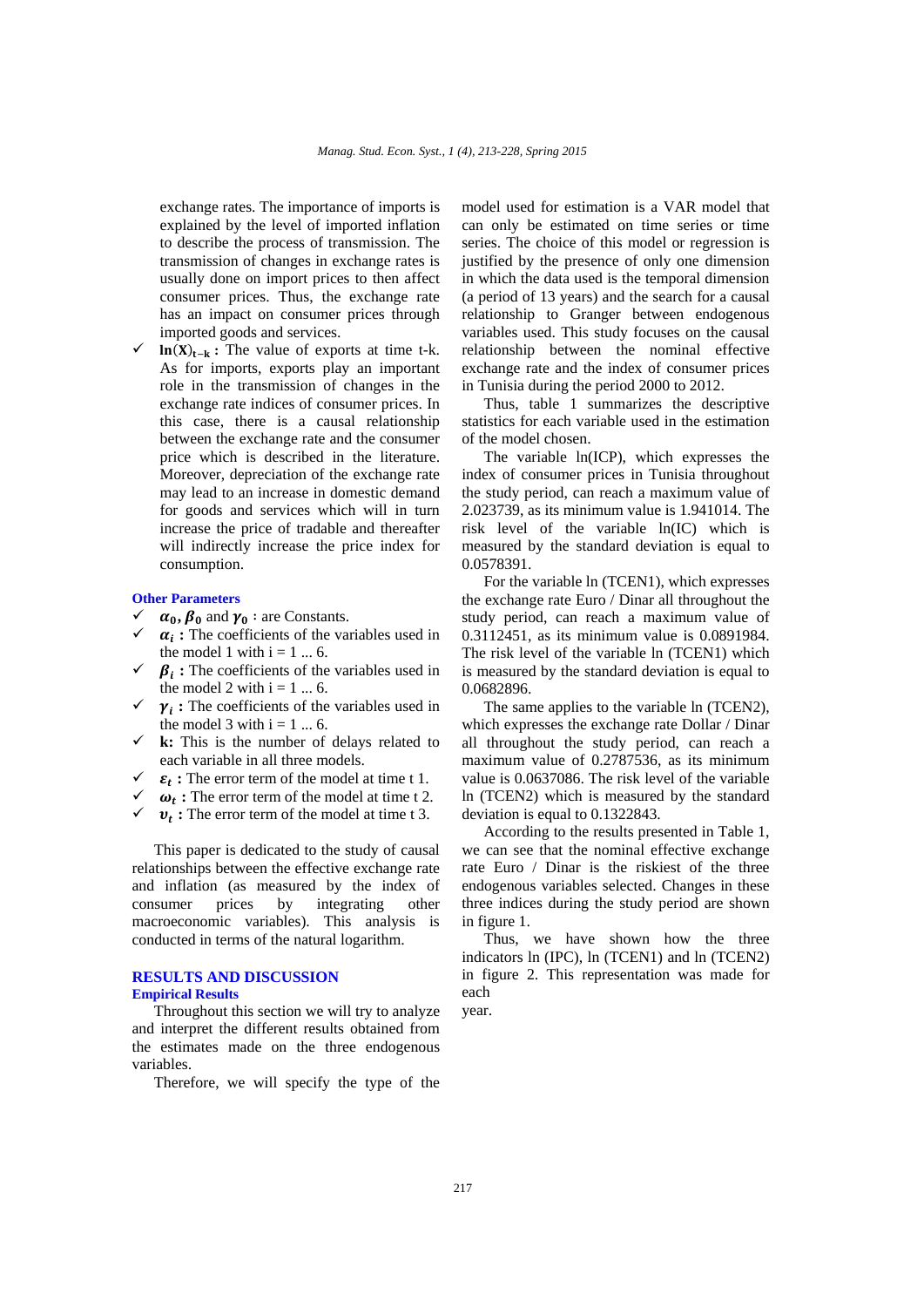#### *Manel Ben Ayeche; Abdelkader Derbali*

|  |  | <b>Table 1: Descriptive statistics</b> |  |
|--|--|----------------------------------------|--|
|--|--|----------------------------------------|--|

| Variable  | <b>Obs</b> | Min       | <b>Max</b> | <b>Mean</b> | Sd        | <b>Skewness</b> | <b>Kurtosis</b> |
|-----------|------------|-----------|------------|-------------|-----------|-----------------|-----------------|
| ln (ICP)  | 156        | 1.941014  | 2.138618   | 2.023739    | 0.0578391 | 0.2584759       | 1.83326         |
| ln(TCEN1) | 156        | 0.0891984 | 0.3112451  | 0.213178    | 0.0682896 | $-0.3531785$    | 1.794651        |
| ln(TCEN2) | 156        | 0.0637086 | 0.2787536  | 0.1322843   | 0.0338619 | 0.6317627       | 4.293778        |
| ln(M4)    | 156        | 7.186457  | 7.703503   | 7.429185    | 0.1594527 | 0.2104042       | 1.659747        |
| ln(M)     | 156        | 2.932524  | 3.558517   | 3.235162    | 0.1742977 | 0.0940273       | 1.673232        |
| ln(X)     | 156        | 2.725176  | 3.396269   | 3.106421    | 0.1805295 | $-0.1336556$    | 1.730576        |



**Figure 1: The evolution of ln (IPC), ln (TCEN1) and ln (TCEN2)** 



**Figure 2: The evolution of ln (IPC), ln (TCEN1) and ln (TCEN2) for each year**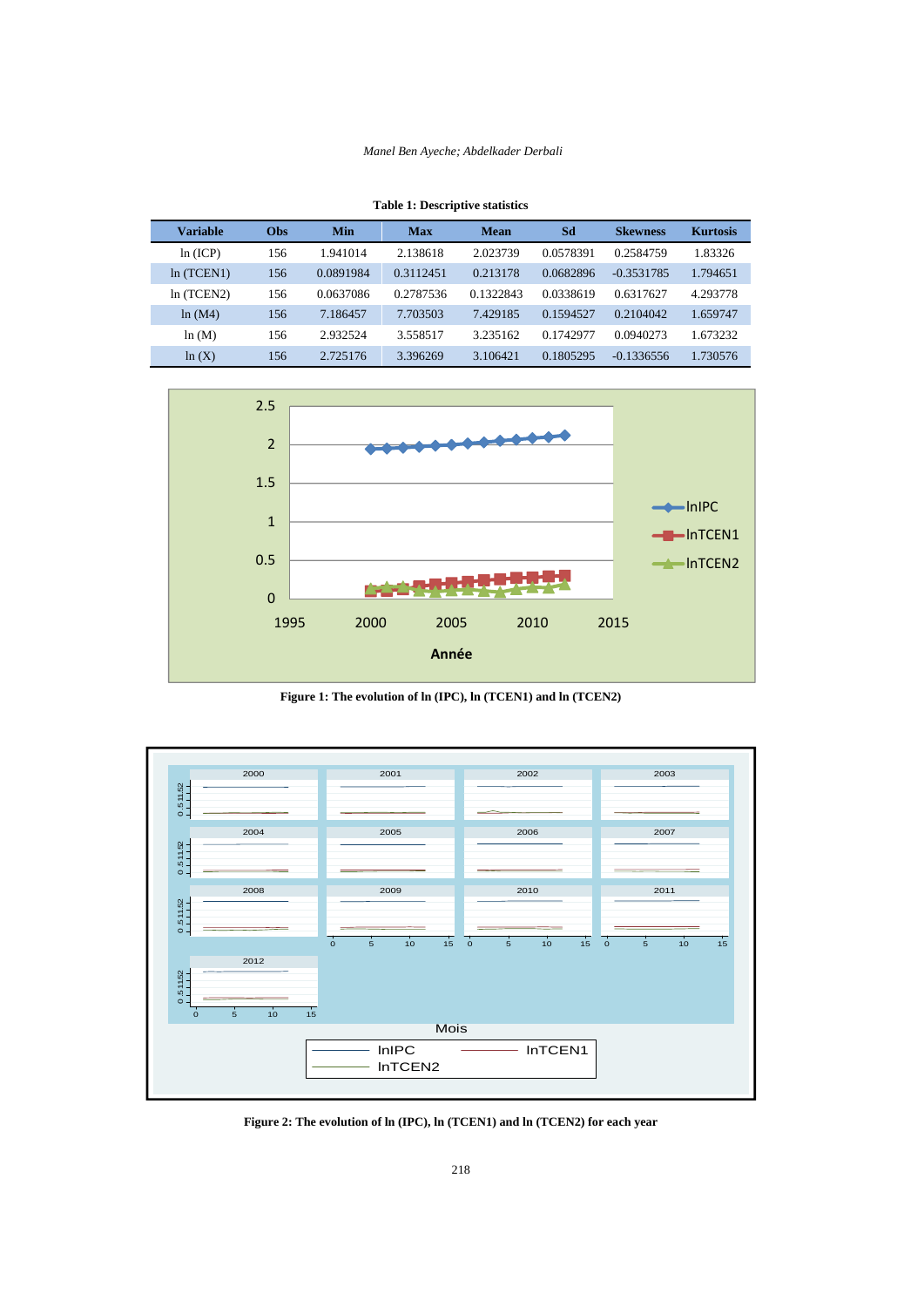We conducted a test of the correlation between variables. Table 2 summarizes the results.

The parameters of a VAR model can only be estimated on stationary time series. Furthermore, the study of stationary is the basis of any analysis of time series. This study of stationary must be paid to the examination of hope and the variance of the variables. In addition, a time series is called stationary or if it has a tendency, or more precisely no seasonality factor changes as a function of time.

Subsequently, to investigate the stationary of the variables of the model used, we performed

the test Augmented Dickey Fuller (ADF, 1981) test and the Phillips-Perron (PP, 1988). From these two tests, we can know the stationary of the variables.

The results of these tests are presented in table 3. From this table, we noticed that all the values of the p-value is less than 10% and we also noticed that all the t-student values calculated are lower than the values of t-student reviews. In this case, we reject H0 the presence of unit roots and thereafter, all these variables are stationary and they are no problem when estimating.

| Table 2: The correlation matrix |                        |                       |                         |                       |                       |        |
|---------------------------------|------------------------|-----------------------|-------------------------|-----------------------|-----------------------|--------|
|                                 | ln (IPC)               | ln(TCEN1)             | ln(TCEN2)               | ln(M4)                | ln(M)                 | ln(X)  |
| ln (IPC)                        | 1.0000                 |                       |                         |                       |                       |        |
| ln(TCEN1)                       | 0.9636<br>$(0.0000)*$  | 1.0000                |                         |                       |                       |        |
| ln(TCEN2)                       | 0.2501<br>$(0.0016)$ * | 0.0370<br>(0.6464)    | 1.0000                  |                       |                       |        |
| ln(M4)                          | 0.9941<br>$(0.0000)*$  | 0.9632<br>$(0.0000)*$ | 0.2415<br>$(0.0024)$ *  | 1.0000                |                       |        |
| ln(M)                           | 0.9528<br>$(0.0000)*$  | 0.9341<br>$(0.0000)*$ | 0.1759<br>$(0.0281)$ ** | 0.9562<br>$(0.0000)*$ | 1.0000                |        |
| ln(X)                           | 0.9354<br>$(0.0000)*$  | 0.9462<br>$(0.0000)*$ | 0.0888<br>(0.2704)      | 0.9421<br>$(0.0000)*$ | 0.9695<br>$(0.0000)*$ | 1.0000 |

Significant at a threshold value: (\*) 1%; (\*\*) And 5% (\*\*\*) 10%

#### **Table 3: Testing the unit root**

|                  |                     | <b>Augmented Dickey-Fuller test</b> |                                        |            | <b>Philippi-Perron test</b>     |                                 |                      |
|------------------|---------------------|-------------------------------------|----------------------------------------|------------|---------------------------------|---------------------------------|----------------------|
| <b>Variables</b> | <b>Observations</b> | Value-<br>statitic <sup>a</sup>     | <b>Value-</b><br>critical <sup>b</sup> | $p-valuec$ | Value-<br>statitic <sup>d</sup> | Value-<br>critical <sup>e</sup> | p-value <sup>f</sup> |
| ln (CPI)         | 155                 | 2949                                | 2576                                   | 0.0937     | 2792                            | 2576                            | 0.0983               |
| ln(TCEN1)        | 155                 | 2786                                | 2576                                   | 0.0233     | 3782                            | 2576                            | 0.0243               |
| ln(TCEN2)        | 155                 | 2640                                | 2576                                   | 0.0849     | 2869                            | 2576                            | 0.0833               |
| ln(M4)           | 155                 | 2898                                | 2576                                   | 0.0814     | 3385                            | 2576                            | 0.0809               |
| ln(M)            | 155                 | 2924                                | 2576                                   | 0.0350     | 3372                            | 2576                            | 0.0516               |
| ln(X)            | 155                 | 2890                                | 2576                                   | 0.0768     | 2939                            | 2576                            | 0.0432               |

<sup>a</sup> This is the calculated t-Student's test for the ADF unit roots value method.

 $b$ This is the critical value of t-Student test for the unit root by the ADF method.<br><sup>c</sup>This is compared to the threshold value of  $10\%$  p value.

This is compared to the threshold value of 10% p-value.

<sup>of</sup>This is calculated for Student t-test unit roots by Philippi-Perron value method.

<sup>e</sup>This is the critical value of t-Student test for the unit root in the Philippi-Perron method.

<sup>f</sup> This is compared to the threshold value of 10% p-value.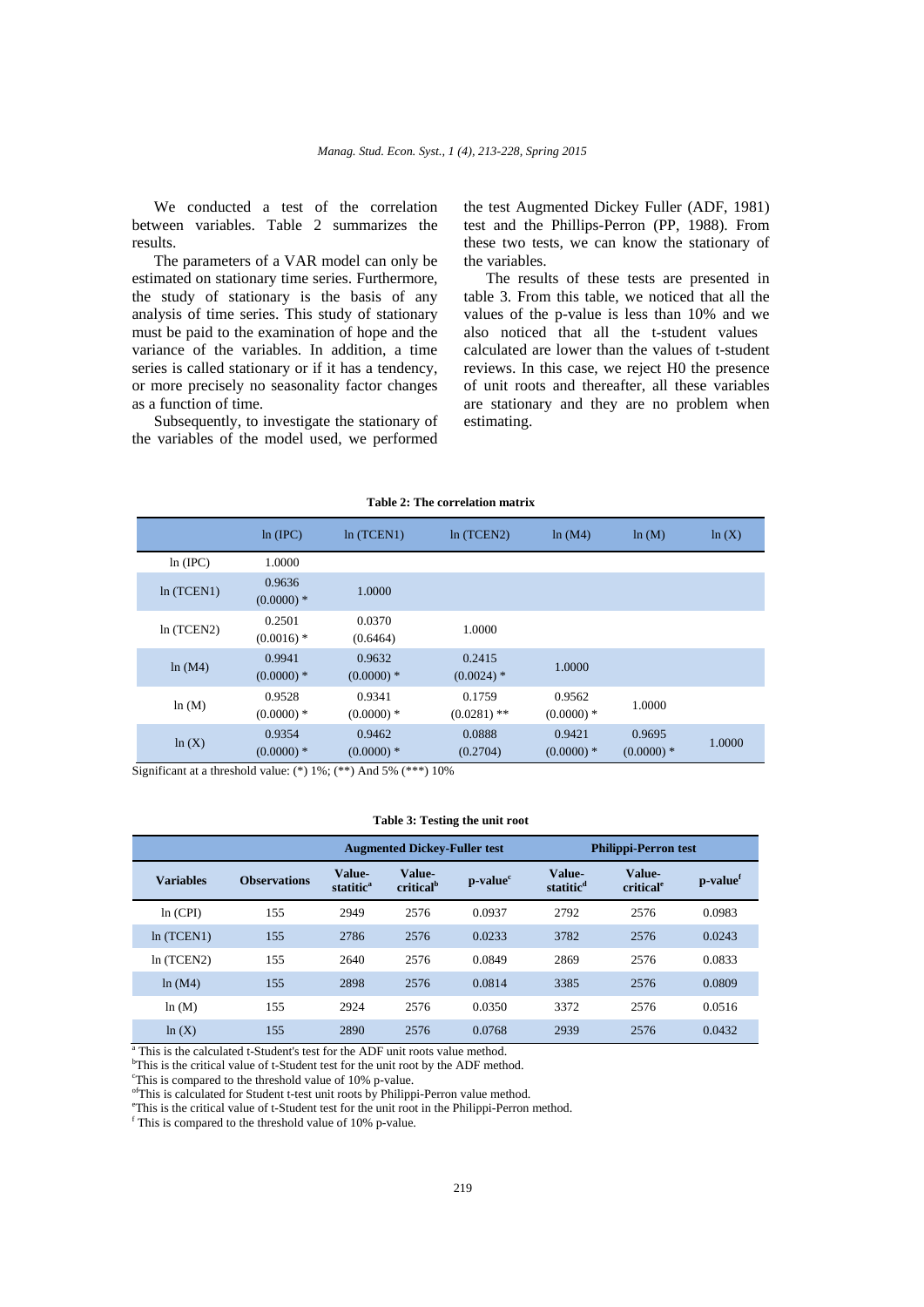Following the study of the stationarity of the variables, then we can use the method of ordinary least squares to estimate the VAR model chosen. But prior to estimation we first determine the number of delay to remember.

Thus, determining the number of delay refers to the use of us to criteria Akaike (AIC), Schwarz (SC), Hannan-Quin (HQ) and criterion-Final Predictor-Error (FPE) to determine the optimal number of delay per our model. Thus, the results relating to the determination of the number of delay are presented in the table 4.

Generally, the procedure for selecting the order of representation is to estimate a VAR model by including ln(TCEN1) for an order from 0-4 (we note that 4 is the number of maximum allowable delay in this case) and the

VAR model by including ln(TCEN2) for an order from 0 to 4 (4 being the maximum number of late).

According to the three tables above, we can assume the optimal number of delay that corresponds to the minimum criteria AIC, SC, HQ and FPE. This number of delay is equal to three  $(p = 3)$ . Furthermore, the delay for the selected variables is 3 since we have observed that the minimum of the selected criteria are located on the line 3 to the two models.

After testing the stationary of the variables used and since we have determined the number of delay to remember, we made an estimate of the VAR model adopted. The results of the estimation are shown in table 5.

**Table 4: Determination of the number of delay for Model 1, integrating ln (TCEN1)**

| <b>Number of delays</b> | AIC         | <b>SC</b>   | <b>FPE</b> | HQ         | P     |
|-------------------------|-------------|-------------|------------|------------|-------|
| $\theta$                | $-12.7054$  | $-12.5462$  | $1.0e-08$  | $-12.6407$ |       |
|                         | $-16.2754$  | $-16.0367$  | $2.9E-10$  | $-16.1784$ | 0.000 |
| 2                       | $-16.3944$  | $-16.0761$  | $2.6e-10$  | $-16.2651$ | 0.000 |
| 3                       | $-16.4148*$ | $-16.0869*$ | $2.5e-10*$ | $-16.273*$ | 0025  |
| 4                       | 16,385      | $-15.9076$  | $2.6e-10$  | $-16.1911$ | 0.482 |

**Table 5: Determination of the number of delay for the Model 2, integrating ln (TCEN2)**

| <b>Number of delays</b> | AIC         | <b>SC</b>   | <b>FPE</b>  | HQ         | P     |
|-------------------------|-------------|-------------|-------------|------------|-------|
| $\overline{0}$          | $-11.4358$  | $-11.2767$  | $3.7e-0.8$  | $-11.3711$ |       |
| 1                       | $-14.0613$  | $-13.8226$  | $2.7e-09$   | $-13.9643$ | 0.000 |
| $\overline{c}$          | $-14.2344$  | $-13.9161$  | $2.3E-09$   | $-14.1051$ | 0.000 |
| 3                       | $-14.2788*$ | $-13.9809*$ | $2.2e-09$ * | $-14.117*$ | 0005  |
| 4                       | $-14.2341$  | $-13.7566$  | $2.3E-09$   | $-14.0401$ | 0877  |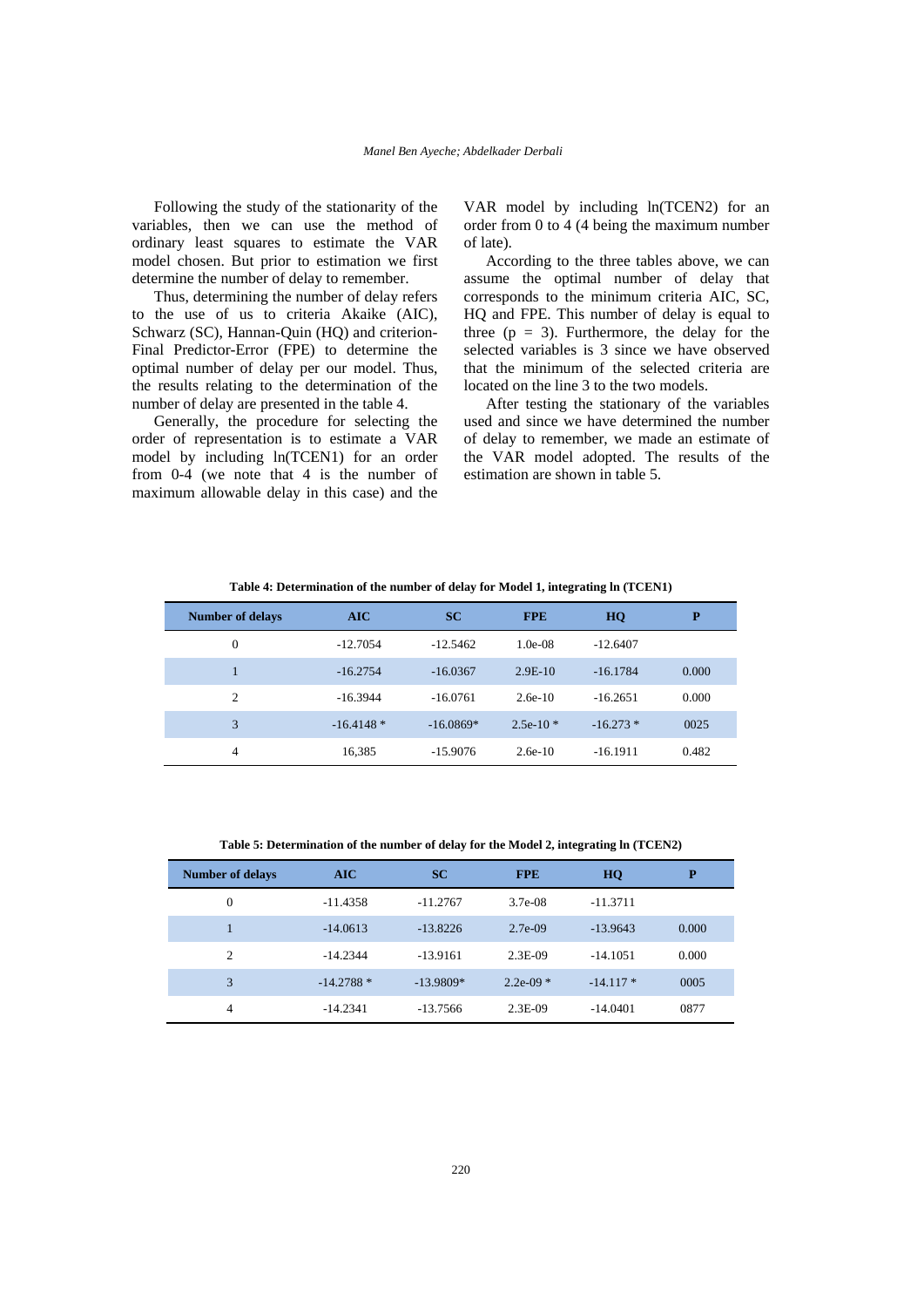|                                               | Coef.        | t-Student    | $\bf P$ |
|-----------------------------------------------|--------------|--------------|---------|
| ln (IPC)                                      |              |              |         |
| $ln (IPC)_{t-3}$                              | 0.8126812    | $(17.16)$ *  | 0.000   |
| $ln(TCEN1)_{t-3}$                             | 0.0564366    | $(2.25)$ **  | 0025    |
| $ln(TCEN2)_{t-3}$                             | 0.0228588    | $(1.74)$ *** | 0081    |
|                                               |              |              |         |
| $ln (M4)_{t-3}$                               | 0.0439393    | $(2.70)$ *   | 0007    |
| $ln(M)_{t-3}$                                 | 0.009658     | (1.29)       | 0.196   |
| $ln(X)_{t-3}$                                 | $-0.00846$   | $(-1.22)$    | 0224    |
| Cons                                          | 0.0337409    | (0.48)       | 0.629   |
| Obs.                                          | 155          |              |         |
| $R^2$                                         | 0.9969       |              |         |
| chi2                                          | 49231.65     |              |         |
| P > chi2                                      | 0.0000       |              |         |
| In (TCEN1)                                    |              |              |         |
| $ln (IPC)_{t-3}$                              | 0.0545655    | (0.78)       | 0438    |
| $ln(TCEN1)_{t-3}$                             | 1.009211     | $(27.02)$ *  | 0.000   |
| $ln(TCEN2)_{t-3}$                             | 0.0217905    | (1.12)       | 0264    |
|                                               |              |              |         |
| $ln (M4)_{t-3}$                               | $-0.0297134$ | $(-1.23)$    | 0219    |
| $ln (M)_{t-3}$                                | 0.0062607    | (0.56)       | 0.573   |
| $ln(X)_{t-3}$                                 | $-0.0025177$ | $(-0.24)$    | 0.808   |
| Cons                                          | 0.0944857    | (0.91)       | 0.363   |
| Obs.                                          | 155          |              |         |
| $R^2$                                         | 0.9950       |              |         |
| chi <sub>2</sub>                              | 30878.66     |              |         |
| P > chi2                                      | 0.0000       |              |         |
| In (TCEN2)                                    |              |              |         |
| $ln (IPC)_{t-3}$                              | 0.4394153    | $(2.19)$ **  | 0028    |
| $ln(TCEN1)_{t-3}$                             | $-0.4550786$ | $(-4.28)$ *  | 0.000   |
| $ln(TCEN2)_{t-3}$                             | 0.6977806    | $(12.57)$ *  | 0.000   |
|                                               |              |              |         |
| $ln (M4)_{t-3}$                               | 0.0575435    | (0.84)       | 0.403   |
| $ln (M)_{t-3}$                                | $-0.0058132$ | $(-0.18)$    | 0.854   |
| $ln(X)_{t-3}$                                 | $-0.004054$  | $(-0.14)$    | 0.890   |
| Cons                                          | $-1.147905$  | $(-3.88)$ *  | 0.000   |
| Obs.                                          | $155\,$      |              |         |
| $\mathbb{R}^2$                                | 0.8370       |              |         |
| chi <sub>2</sub>                              | 795.7887     |              |         |
| $\mbox{P\hspace{-1.2mm}>\hspace{-1.2mm}chi2}$ | 0.0000       |              |         |

| Table 6: Results of the estimation of the VAR model |  |  |  |  |  |  |  |
|-----------------------------------------------------|--|--|--|--|--|--|--|
|-----------------------------------------------------|--|--|--|--|--|--|--|

Significant at a threshold value: (\*) 1%; (\*\*) And 5% (\*\*\*) 10%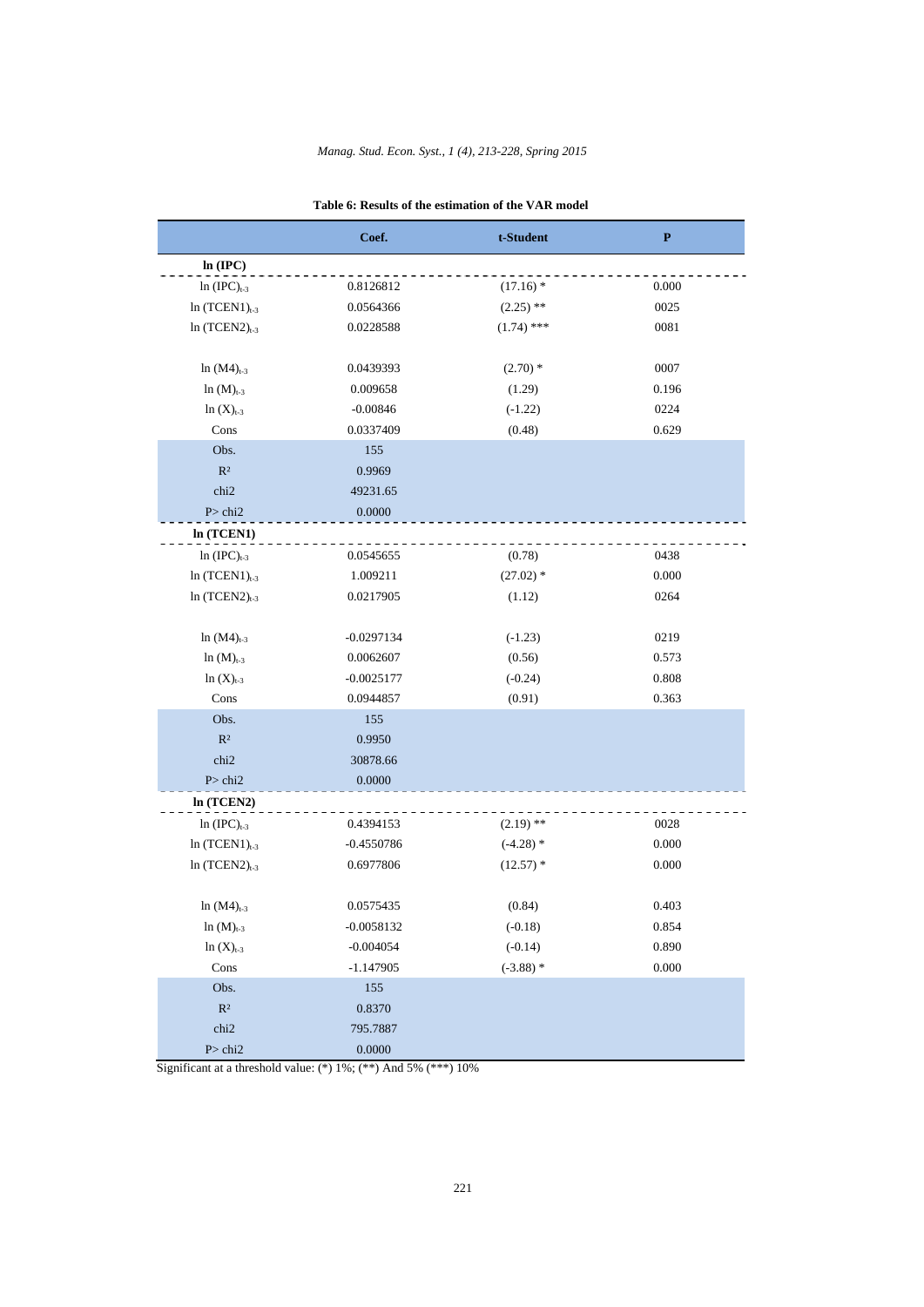Table 6 contains the results of the different estimation of the VAR model. Thus, we used three endogenous variables ln (CPI), ln (TCEN1) and ln (TCEN2) and three exogenous variables ln (M4), ln (M) and ln  $(X)$ .

We conducted a test to show the validity of the estimated models and justify the significance of the estimates. We tested the correlation between the explanatory variables and residuals. This type of test is based on the value (Prob> chi2). If this probability is less than 5%, so we accept H0 that verifies the absence of correlation between the residuals and the explanatory variables. If this probability is greater than 5%, in this case there is a problem of correlation between the residuals and the explanatory variables that must be corrected.

In all three models, the probability values (Prob> chi2) are all less than 5%. So there are no problems of correlation between the explanatory variables and residuals.

Thus, we found that the coefficient of determination R2 is equal to0.9969 in the first model and 0.9950 in the second model and 0.8370 in Model 3. In this case, the models chosen are characterized by a good linear fit.

In the first model, we found that there are four variables that are significant and have an impact on inflation measured by the index of consumer prices in Tunisia.

First, we found that the value of the inflation at the time (t-3) positively affects the value of inflation at time t. This is justified by the results presented above. However, the value of  $ln(IPC)_{t-}$ 3 has a positive and significant impact on the variable ln(IPC) t with a threshold of 1% and a value of t-student which is equal to 17.16. In this case, the increase in the value of the inflation at the time (t-3) induces an increase in the value thereof at the time t.

Thus, we found that the exchange rate Euro/Dinar ln(TCEN1) has a positive and significant impact on inflation ln(IPC) with a threshold of 5% and a value of t-student which is equal to (2.25). That is to say that an appreciation of TCEN1 translates into a high level of local inflation, which is consistent with the theory of Devereux and Yetman (2003) and Kara and Ogunc (2005). However, we can confirm these results based on the positive correlation between the exchange rate

Euro/Dinar and the inflation rate as measured by the index of consumer prices ln (IPC).

In the same equation, we noticed that the exchange rate Dollar/Dinar ln (TCEN2) has a positive and significant impact on the inflation threshold of 10% and a t-student value of which is equal to (1.74). That is to say that an appreciation of TCEN2 translates into a high level of local inflation, which is consistent with the theory of Devereux and Yetman (2003) and Kara and Ogunc (2005). However, we can confirm these results based on the positive correlation between the exchange rate Euro/Dinar and the inflation rate as measured by the index of consumer prices ln(IPC).

For the exogenous variables, we noticed that there is one significant variable. This variable is the ln(M4) which is statistically significant and positive at the 1% level with a value of t-student which is equal to 2.70. The aggregate M4 (ln(M4)) is positively and significantly to inflation. In fact, the aggregate M4 can be considered a determinant of inflation. This effect suggests that a monetary contraction reduces inflation above the aggregate M4 is the best indicator that reflects the correct orientation of monetary policy in Tunisia.

In addition, the quantity of money determines the price level, and thereafter the rate of inflation depends on the growth rate of monetary aggregates. Moreover, the existence of a surplus in the balance of payments has an inflationary effect exerted by increasing the level of the money supply.

Thus, according to Campa and Goldberg (2004), the exchange rate cannot influence the level of inflation regardless of the growth rate of monetary aggregates.

The other two variables that measure the import and export do not have a significant impact on inflation. Their effect on inflation is limited.

In the second equation, we noticed that the exchange rate Euro/Dinar depends only on its value at the time (t-3). Other words, that the increase in the exchange rate Euro/Dinar at the time (t-3) reflects an increase in the exchange rate at time t. In addition, all other endogenous and exogenous variables used in the second equation are not significant and therefore not have an impact on the nominal effective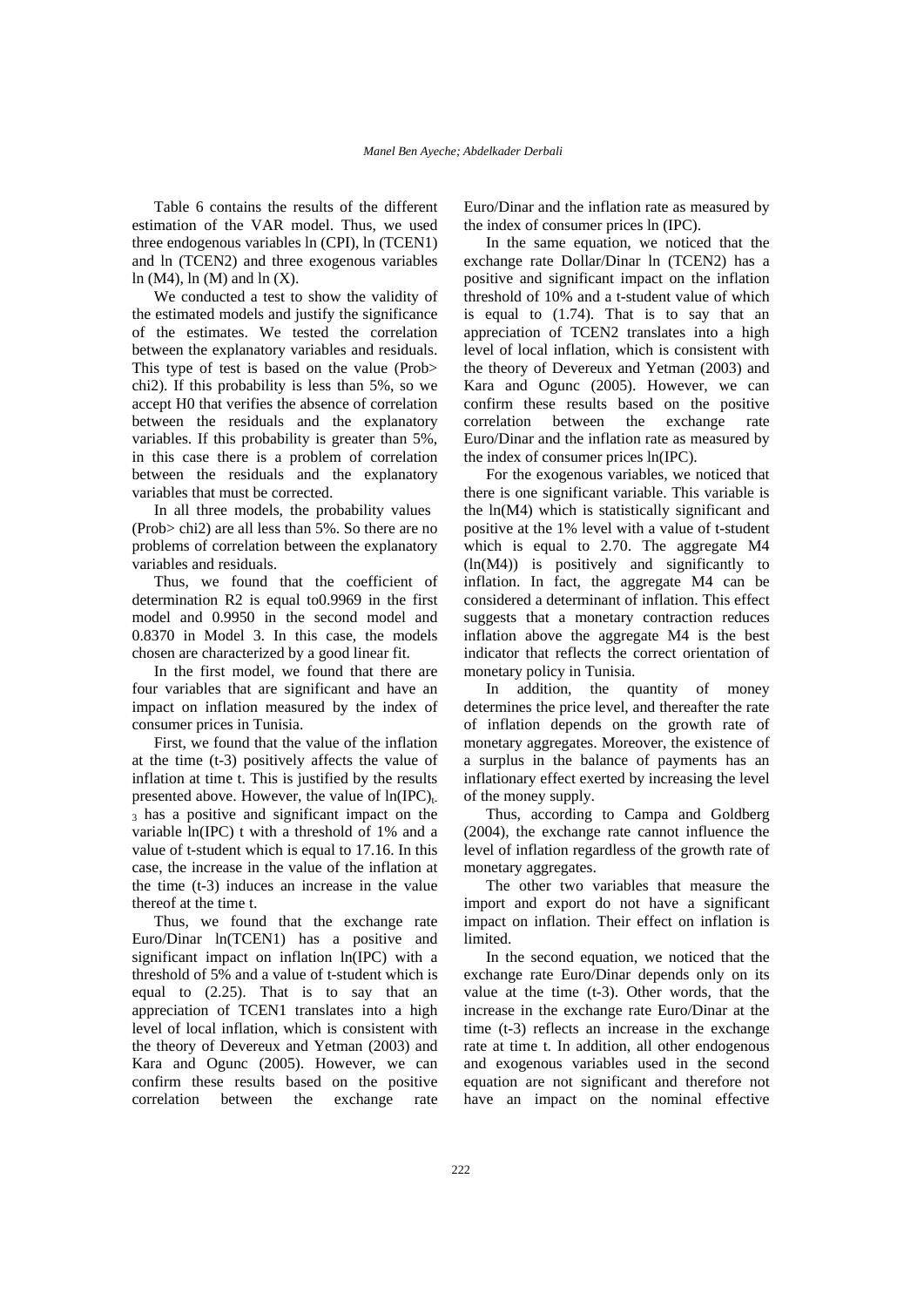exchange rate Euro/Dinar ln (TCEN1). This result was observed even in the presence of a positive correlation between the level of the nominal effective exchange rate Euro/Dollar (ln (TCEN1)) and other variables.

While in the literature the exchange rate may be affected by the level of price indices for consumption. That is to say that inflation can induce a change in the level of the exchange rate and this as shown in the theory of purchasing power parity, which argues that prices determine the exchange rate. In fact, according to the purchasing power parity of a change in the exchange rate is the ratio between the level of foreign prices (inflation abroad) and the local prices (local inflation).

 In Equation 3, we found that the value of the inflation (t-3) dated positively affects the actual nominal exchange rate dollar / dinar at time t. This is justified by the results presented above. However, the value of  $ln (IPC)_{t-3}$  has a positive and significant impact on the variable ln (TCEN2) $<sub>t</sub>$  with a threshold of 5% and a value</sub> of t-student which is equal to 2.19. In this case, the increase in value of inflation at the time (t-3) induces an increase in the value of the effective exchange rate at time t.

In this case, there is a close link between fluctuations in the exchange rate and domestic inflation (IPC) based on the theory of purchasing power parity. This means that a IPC increase will cause an appreciation of the TCEN referring to the reflection that can give rigidity of domestic as well as signs of coefficients generated by estimating the parameters of the model used prices.

Thus, we found that the exchange rate Euro/Dinar ln (TCEN1) has a negative and significant impact on the nominal effective exchange rate Dollar/Dinar ln (TCEN2) with a threshold of 1% and a value of t-student who is (-4.28). That is to say that a depreciation of TCEN1 results in an increase in the nominal effective exchange rate Dollar/Dinar. However, we can confirm these results based on the low correlation between the exchange rate Euro/Dinar and the exchange rate Dollar/Dinar.

In the same equation, we noticed that the exchange rate Dollar/Dinar ln (TCEN2) at the time (t-3) has a positive and significant impact on the inflation threshold of 1% and a t-student

value which is equal to (12.57). That is to say that an appreciation of the TCEN2 at date (t-3) translates a high level of the exchange rate at time t.

As ln (TCEN1), exogenous variables used have no direct impact on the effective exchange rate Dollar/Dinar.

In light of main results, we can conclude that the majority of coefficients of the variables used in the model have the expected signs and significant.

In the three models estimated, the inflation rate has a significant impact on the three endogenous variables selected. The same for the nominal effective exchange rate dollar/dinar that has a positive and significant impact on inflation and the TCEN. While the exchange rate Euro/Dinar has a positive impact on inflation and a negative impact on the exchange rate Dollar/Dinar.

For the exogenous variables, we found that the aggregate M4 has a positive and significant impact on the index of consumer prices, a negative and insignificant impact on the exchange rate Euro/Dinar and a positive impact not significant on the exchange rate Dollar/Dinar.

The value of imports  $(ln(M))$  has a positive impact but with a low weighting on the IPC and the TCEN1. But it has a negative influence on the TCEN2 with the same weight. However, by analyzing the various theoretical and empirical studies on the subject of transmission of changes in exchange rates, the outcome of full convertibility of the exchange rate, the index of consumer prices, we noticed that the rate of changes affect inflation through imported goods. That is to say, changes in the exchange rate are transmitted to prices of imported goods, then, affect the price index for consumption. In our case, the coefficient of the value of imports is almost nil or insignificant. Faced with this problem, the strategy is to integrate the effect of the monetary aggregate M4 which significantly influences on the index of consumer prices (inflation).

In all three equations, we noticed that the value of exports admits a negative effect but with a low weighting in the IPC, the TCEN1 and the TCEN2. This effect can be explained by the fact that a depreciation of the dinar against the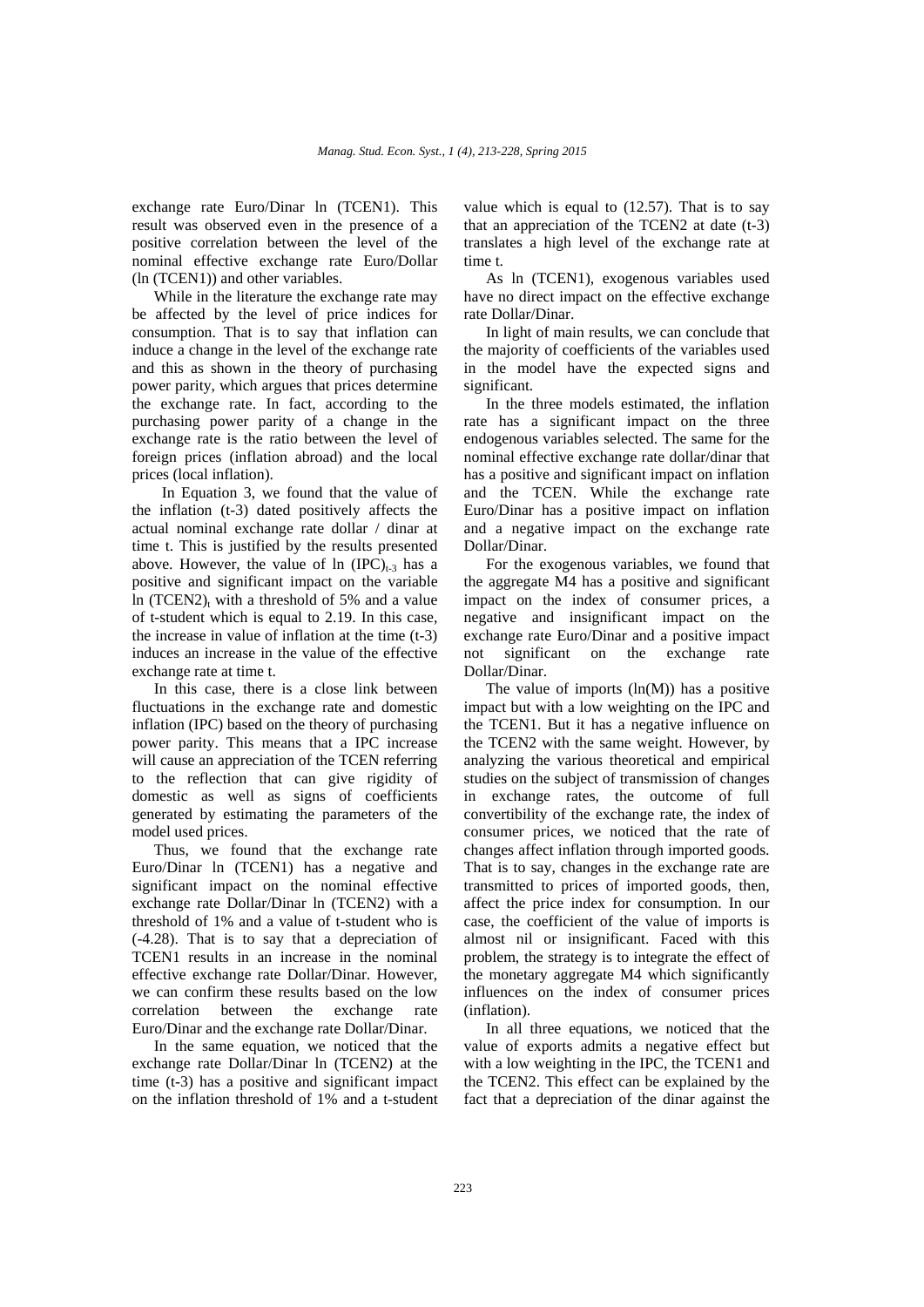euro and against the dollar will make exports less produced, thus inducing an increase in domestic prices.

Besides the different results, we performed the autocorrelation Lagrange multiply-test. The results of this test, we found that the probability of test is less than  $10\%$  (prob> chi2 = 0.0000). In this case, we accepted the hypothesis H0 of no autocorrelation between the variables selected.

Also, we performed tests Jarque-Berra, skewness and kurtosis of the test for normal distribution, that is to say, the test heterosciedasticity at this distribution. We noticed that all probability values chi2 (Prob> chi2) are all below 10%. So we accept the hypothesis of symmetry and kurtosis of a normal distribution.

Finally, the direct relationship between inflation (IPC) and the nominal effective exchange rate for the basket of major currencies dinar (Euro and Dollar) and other macroeconomic variables used in the three equations will be analyzed from the Granger causality test. The results of this test are shown in table 7.

For our research, we studied the existing relationships between different variables in the model with an emphasis on the interactions between the index of consumer prices and the nominal effective exchange rate TCEN1 (Euro/Dinar) and TCEN2 (Dollar/Dinar).

Thus, to study the causal relationship between economic variables in the model, we used the test of Granger causality which has become over time a framework for discussion as interesting as the one on the highlighted links econometric.

However, the concept of Granger causality should be interpreted with caution that is to say: "A variable X is the cause of Y if Y is improved predictability when information on X is incorporated in the analysis ".

Our goal is to test if there is a close link between the development levels of inflation and changes in exchange a rate due to the full convertibility of the Tunisian dinar.

According to table 8, we can conclude that the evolution of TCEN1 (Euro/Dinar) causes inflation in a probability of 97.5%. Similarly, inflation causes a change in the exchange rate Euro/Dinar 56.2%.

According to table 9, we can conclude that the evolution of TCEN2 (Dollar/Dinar) causes inflation in a probability of 91.9%. Similarly, inflation causes a change in the exchange rate Dollar/Dinar 97.2%.

| <b>Equation</b> | <b>Null hypothesis H0</b>              | chi2    | Prob $>$ chi $2$ |
|-----------------|----------------------------------------|---------|------------------|
| ln (IPC)        | $ln(TCEN1)$ does not cause $ln(IPC)$   | 5.0435  | 0025             |
| ln (IPC)        | $ln(TCEN2)$ does not cause $ln(IPC)$   | 3.0353  | 0081             |
| ln(TCEN1)       | In (IPC) does not cause In (TCEN1)     | 0.60076 | 0438             |
| ln(TCEN1)       | In (TCEN2) does not cause In (TCEN1)   | 1.2484  | 0264             |
| ln(TCEN2)       | $ln (IPC)$ does not cause $ln (TCEN2)$ | 4.8074  | 0028             |
| ln(TCEN2)       | In (TCEN1) does not cause In (TCEN2)   | 18.315  | 0.000            |

# **Table 7: Granger causality test**

**Table 8: The Granger causality test between the IPC and the TCEN1** 

| ln (IPC)  | In (TCEN1) does not cause In (IPC) | 5.0435  | 0025 |
|-----------|------------------------------------|---------|------|
| ln(TCEN1) | In (IPC) does not cause In (TCEN1) | 0.60076 | 0438 |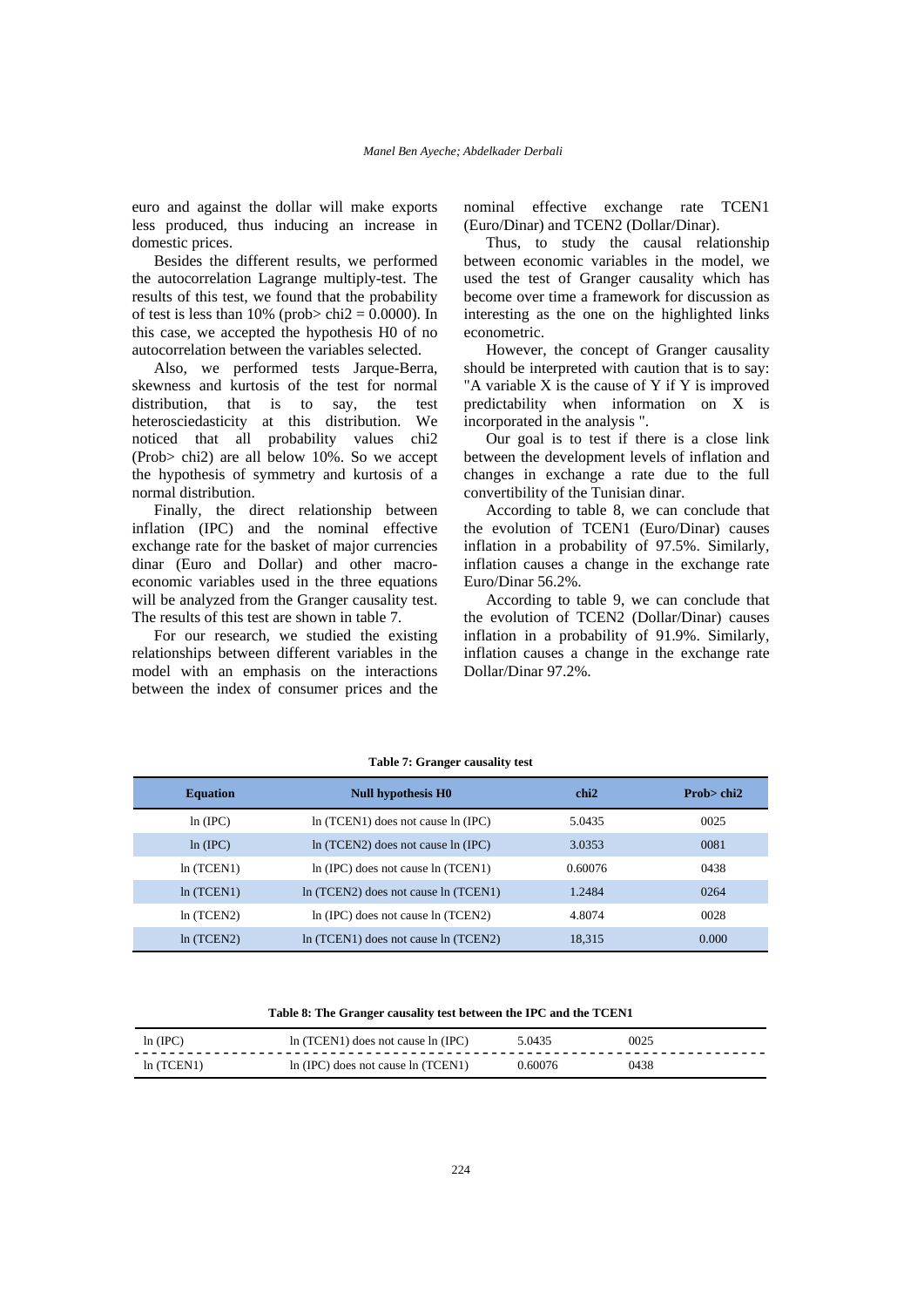## *Manag. Stud. Econ. Syst., 1 (4), 213-228, Spring 2015*

**Table 9: The Granger causality test between the IPC and the TCEN2** 

| ln(IPC)   | $ln(TCEN2)$ does not cause $ln (IPC)$ | 3.0353 | 0081 |
|-----------|---------------------------------------|--------|------|
| ln(TCEN2) | $ln(IPC)$ does not cause $ln(TCEN2)$  | 4 8074 | 0028 |

# **Table 10: The Granger causality test between the TCEN1 and the TCEN2**

| ln(TCEN1) | $ln(TCEN2)$ does not cause $ln(TCEN1)$ | 1.2484 | 0264  |
|-----------|----------------------------------------|--------|-------|
| ln(TCEN2) | $ln(TCEN1)$ does not cause $ln(TCEN2)$ | 18.315 | 0.000 |

## **Table 11: Estimation of the new VAR (ln (CPI) and ln (TCEN2))**

|                       | Coef.        | t-Student    | $\mathbf{P}$<br>Coef. |              | t-Student    | $\mathbf{P}$ |  |  |
|-----------------------|--------------|--------------|-----------------------|--------------|--------------|--------------|--|--|
| ln(IPC)               |              |              |                       |              |              |              |  |  |
| $ln(IPC)_{t-3}$       | 0.8596712    | $(19.91)$ *  | 0.000                 | 0.8241216    | $(17.40)$ *  | 0.000        |  |  |
| $ln(TCEN2)_{t-3}$     | 0.0012574    | (0.14)       | 0.890<br>0.0157374    |              | (1.29)       | 0198         |  |  |
|                       |              |              |                       |              |              |              |  |  |
| $ln(TCEN1)_{t-3}$     |              |              | 0.0397268             |              | $(1.75)$ *** | 0081         |  |  |
| $ln(M4)_{t\text{-}3}$ | 0.0506129    | $(3.11)$ *   | 0002                  | 0.0470524    | $(2.90)$ *   | 0004         |  |  |
| $ln(M)_{t-3}$         | 0.0052316    | (0.71)       | 0475                  | 0.0081274    | (1.09)       | 0275         |  |  |
| $ln(X)_{t-3}$         | $-0.0033532$ | $(-0.50)$    | 0615                  | $-0.0068811$ | $(-1.00)$    | 0.320        |  |  |
| Cons                  | $-0.0976102$ | $(-2.51)$ ** | 0012                  | $-0.0080515$ | $(-0.13)$    | 0900         |  |  |
| Obs.                  | 155          |              | 155                   |              |              |              |  |  |
| $\mathbb{R}^2$        | 0.9968       |              | 0.9968                |              |              |              |  |  |
| chi2                  | 47675.31     |              | 48615.66              |              |              |              |  |  |
| P > chi2              | 0.0000       |              | 0.0000                |              |              |              |  |  |
| ln(TCEN2)             |              |              |                       |              |              |              |  |  |
| $ln(IPC)_{t-3}$       | 0.0605094    | (0.32)       | 0.750                 | 0.5501175    | $(2.90)$ *   | 0004         |  |  |
| $ln(TCEN2)_{t-3}$     | 0.8719644    | $(21.84)$ *  | 0.000                 | 0.6725374    | $(13.74)$ *  | 0.000        |  |  |
|                       |              |              |                       |              |              |              |  |  |
| $ln(TCEN1)_{t-3}$     |              |              | $-0.5471393$          |              | $(-6.00)$ *  | 0.000        |  |  |
| $ln(M4)_{t-3}$        | 0.0037305    | (0.05)       | 0958                  | 0.0527682    | (0.81)       | 0.417        |  |  |
| $ln(M)_{t-3}$         | 0.0298795    | (0.93)       | 0.354                 | $-0.0100036$ | $(-0.34)$    | 0737         |  |  |
| $ln(X)_{t-3}$         | $-0.0452326$ | $(-1.54)$    | 0124                  | 0.0033548    | (0.12)       | 0.904        |  |  |
| Cons                  | $-0.0887495$ | $(-0.52)$    | 0.604                 | $-1.322201$  | $(-5.14)$ *  | 0.000        |  |  |
| Obs.                  | 155          |              | 155                   |              |              |              |  |  |
| $\mathbb{R}^2$        | 0.8177       | 0.8521       |                       |              |              |              |  |  |
| chi2                  | 695.3136     | 892.9832     |                       |              |              |              |  |  |
| P > chi2              | 0.0000       | 0.0000       |                       |              |              |              |  |  |

Significant at a threshold value: (\*) 1%; (\*\*) And 5% (\*\*\*) 10%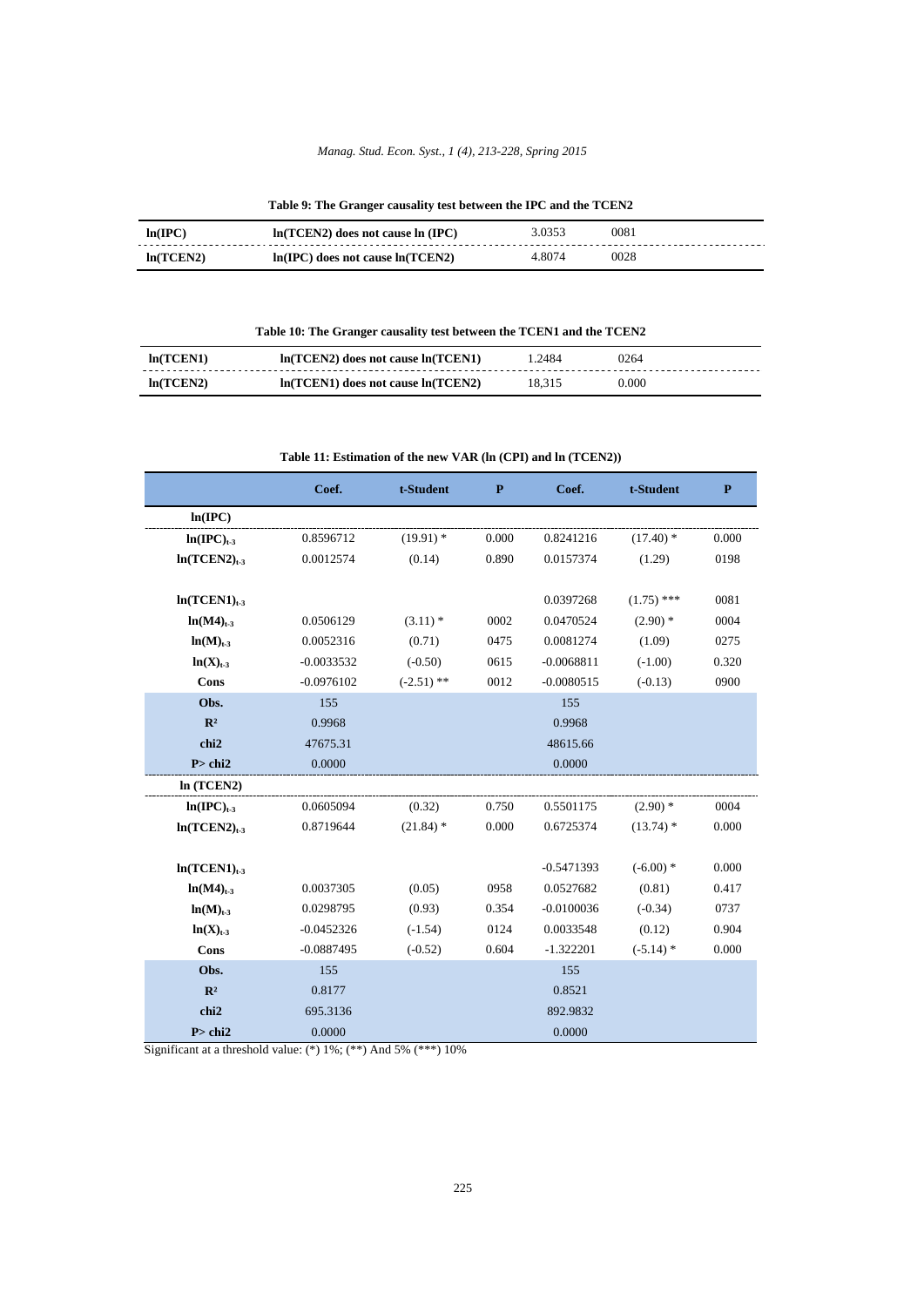According to table 10, we can conclude that the evolution of TCEN2 (Dollar/Dinar) causes the exchange rate TCEN1 (Euro/Dinar) in a probability of 73.6%. Similarly, TCEN1 causes variation in the exchange rate Dollar/Dinar 100%.

By observing the above results, we can conclude that there is a bidirectional relationship between variables for each other because almost the same intensity for the TCEN2 and the IPC and an intensity slightly different for IPC and TCEN1 and the TCEN1 and TCEN2.

Firstly, changes in the exchange rate causes a change in the level of inflation. That is to say, an appreciation (depreciation) of TCEN2 causes increase (decrease) price indices for consumption. These results are consistent with results found by Leigh and Rossi (2002) and Gagnon and Lhrig (2004).

Secondly, the index of consumer prices due to fluctuations in the nominal effective exchange rate. This is in accordance with the theory of purchasing power parity. Note in this regard that the impact of inflation on the Rate Exchange does not always mean that this impact generates an appreciation of the nominal effective exchange rate, but it can lead to a depreciation of the latter in some cases.

Following the results for the Granger causality test, we found that only two variables ln (IPC) and ln (TCEN2) have a causal Granger justifies the existence of a strong two-way relationship. In addition, we conducted another estimate a VAR model consists of two endogenous variables ln (CPI) and ln (TCEN2) and four exogenous variables are ln (TCEN1), ln (M4),

 $ln(M)$  and  $ln(X)$ . The estimation results of this new VAR model are presented in table 11.

Table 11 summarizes the various estimates of the two models considered. Thus, we conducted a Wald test to show the validity of the estimated models and justify the significance of the estimates. We tested the correlation between the explanatory variables and residuals. This type of test is based on the value (Prob> chi2). If this probability is less than 5%, so we accept H0 that verifies the absence of correlation between the residuals and the explanatory variables. If this probability is greater than 5%, in this case there is a problem of correlation between the residuals and the explanatory variables that must be corrected.

In both models, the probability values (Prob> chi2) are all less than 5%. So there is no problem of correlation between the explanatory variables and residuals.

Thus, we found that the coefficient of determination R2 is equal to0.9968 in the two estimates of the first model in 0.8127 the first estimate and the second model 0.8521 in the second estimate of the second model. In this case, the models chosen are characterized by a good linear fit.

Concerning the significance of the different variables, we noticed that all the variables kept the same level of significance. Thus, we used the TCEN1 (Euro/Dinar) as an exogenous variable. This variable has the same impact in both cases: endogenous or exogenous variable. Table 12 summarizes the results of the various estimates in terms of significance.

| Impact on the variable $ln(IPC)$ |                                   |                                   |                                | Impact on the variable ln (TCEN2) |                                   |                                      |                                   |                                   |
|----------------------------------|-----------------------------------|-----------------------------------|--------------------------------|-----------------------------------|-----------------------------------|--------------------------------------|-----------------------------------|-----------------------------------|
| <b>Variables</b>                 | No significant<br>positive impact | No significant<br>negative impact | Significant<br>positive impact | Significant<br>negative impact    | No significant<br>positive impact | No significant<br>negative<br>impact | Significant<br>positive<br>impact | Significant<br>negative<br>impact |
| $ln(IPC)$ t-3                    |                                   |                                   | ж                              |                                   | *                                 |                                      | $\ast$                            |                                   |
| $ln(TCEN2)_{1.3}$                |                                   |                                   |                                |                                   |                                   |                                      | $*$                               |                                   |
| $ln(TCEN1)_{1.3}$                |                                   |                                   | *                              |                                   |                                   |                                      |                                   |                                   |
| $ln(M4)_{t-3}$                   |                                   |                                   | $*$                            |                                   | $*$                               |                                      |                                   |                                   |
| $ln(M)_{t-3}$                    | $\ast$                            |                                   |                                |                                   | $\mathbf{k}$                      | $\ast$                               |                                   |                                   |
| $ln(X)_{t-3}$                    |                                   | *                                 |                                |                                   | $*$                               | $*$                                  |                                   |                                   |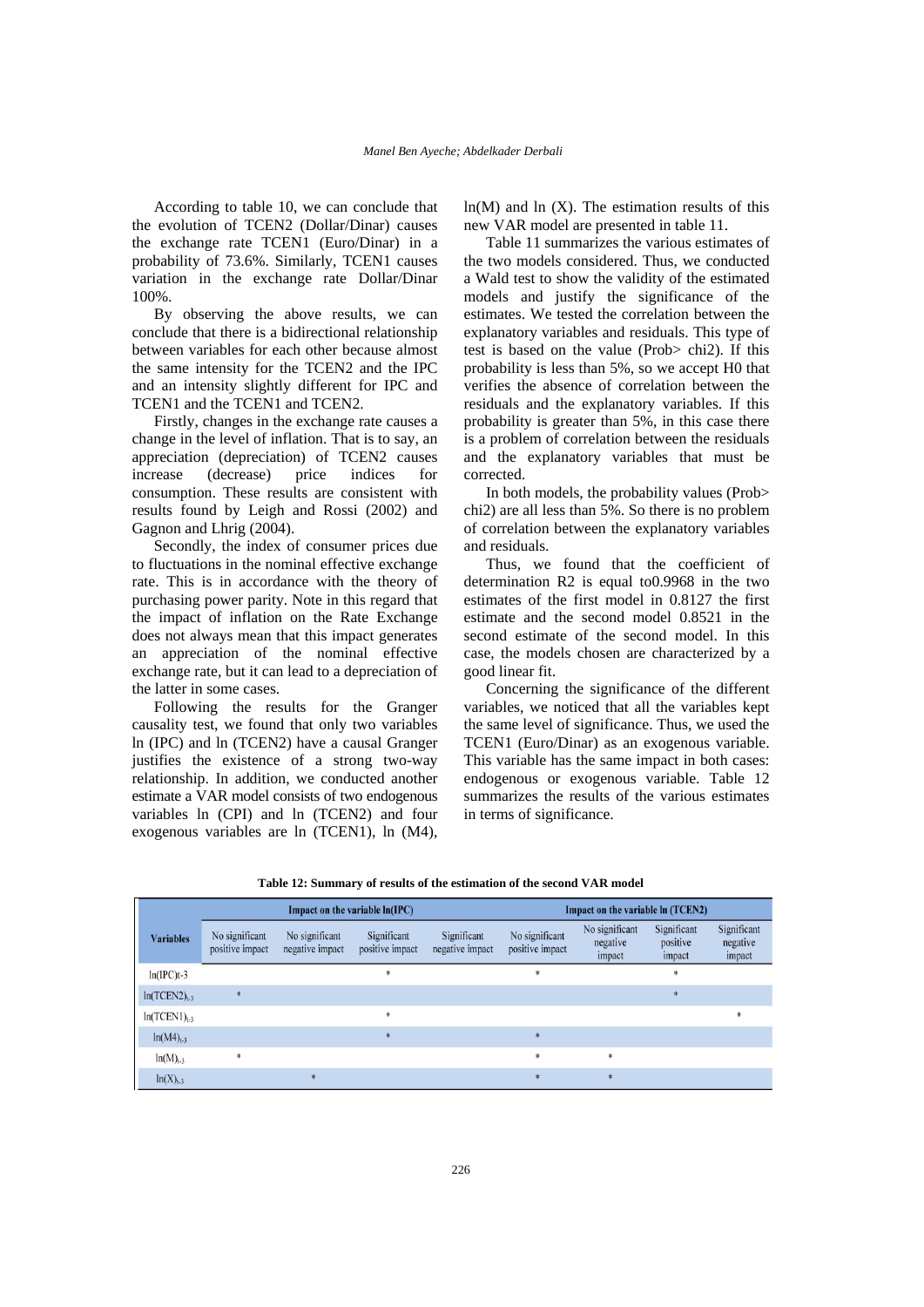Our goal in this paper is to study the concept of full convertibility of the Tunisian dinar. This study leads us to study the causal relationships which may exist between the nominal effective exchange rate, mainly the exchange rate Euro/Dinar exchange rate and the dollar/dinar, and the inflation rate as measured by the index of consumer prices. This study was developed using three endogenous variables (ln(IPC), ln(TCEN1) and ln(TCEN2)) and three exogenous variables (ln(M4), ln (M) and ln  $(X)$ ).

To define the variables and after the presentation of the different types of econometric tests for the use of a VAR model, we concluded that there is a causal link between the evolution of inflation and exchange rate exchange taking into account the effect of other macroeconomic indicators such as the monetary aggregate M4, imports and exports.

# **CONCLUSION**

The fundamental question that we tried to identify and bring some answers throughout this third chapter is: To what extent changes in exchange rates may affect the level of domestic prices?

We did use a VAR model to make clear and study the dynamics of inflation and the exchange rate in Tunisia. The results are consistent with other results found by other researchers who have found in their studies on different countries. Successful outputs results allow us to conclude that the convertibility of the dinar can be justified by the presence of two-way dynamics of inflation and the exchange rate. In the first sense, changes in the exchange rate issue and reflect the changes in the index of consumer prices, while for the second sense; we can say that the indices of home prices can cause fluctuations in the rate nominal effective exchange rate taking into account the theories of purchasing power parity.

Thus, as the fluctuations in the exchange rate affects the level of inflation, the reverse relationship is also checked but with a different coefficient of significance. Therefore, the level of the index of consumer prices has an impact on the exchange rate, that is to say, the goal of achieving a low inflation could affect policy changes adopted.

In this respect, the full convertibility of the dinar has mainly impact on the level of price indices for domestic consumption. In addition, the convertibility policy changes that must be done by a monetary policy that allows a country to avoid any risks to the monetary system and exchange rate system.

#### **REFERENCES**

- Bhundia, A. (2002). An Empirical Investigation of Exchange Rate Pass-through in South Africa. IMF Working Papers, No. 02/165.
- Choudhri, E. U. and Hakura, D. (2001). Exchange Rate Pass-through to Domestic Prices: Does the Inflationary the Environment Matter? Working Paper No. 01/194 IMF.
- Devereux, M. B. (2001). Monetary Policy, Exchange Rate Flexibilité, and Exchange Rate Pass-Through. In Revisiting the Case for Flexible Rates, Bank of Canada, pp. 47-82.
- Frankel, J. A., Parseley, D. and Wei, S. (2005). Slow Pass-through around the World: A New Import for Developing Countries? Work Paper No/11199.
- Gagnon, J. E. and Ihrig, J. (2004). Monetary policy and Exchange Rate Pass-Through. *International Finance Discussion*, Working Paper No.704.
- Goldfajn, I. and Werlang, S. (2000). The Pass-Through from Depreciation to Inflation: A Panel Study, Department of Economics PUC-RIO, Working Paper of the Central Bank of Brazil No. 5, September.
- Jeanne, O. and Rose, A. K. (2002). Noise Trading and Exchange Rate Regimes. *Quarterly Journal of Economics*, 117 (2), pp. 537-569.
- Johnson, D. (2002). The Effect of Inflation Targeting on the Behavior of Expected Inflation: Evidence from Year 11 Country Panel. *Journal of Monetary Economics*, 49 (8), pp. 1521-1538.
- Joyce, J. (2010). Financial Globalization and Banking Crises in Emerging Markets. *Open Economies Review*, 22 (5), pp. 875-895.
- Kaminsky, G. (2008). Crises and Sudden Stops: Evidence from International Bond and Syndicated Loan Markets. NBER Working Paper, No.14249.
- Kang, S. and Wang, Y. (2003). Fear of Inflation: Exchange Rate Pass-through in East Asia. Working Paper No. 03-06 (Seoul: International Institute of Economy of Korea).
- Khundrakpam, J. K. (2007). Economic Reforms and Exchange Rate Pass-through to Domestic Prices in India. Working Document of the India bank (BIS), No. 225, pp. 1-4.
- Leigh, D. and Rossi, M. (2002). Exchange Rate Passthrough in Turkey. Working Paper No. 02/204 (Washington: IMF).
- Mwase, N. (2006). An Empirical Investigation of the Exchange Rate Pass-through to Inflation in Tanzania, Paper 06/150 IMF Working No. 02/190.